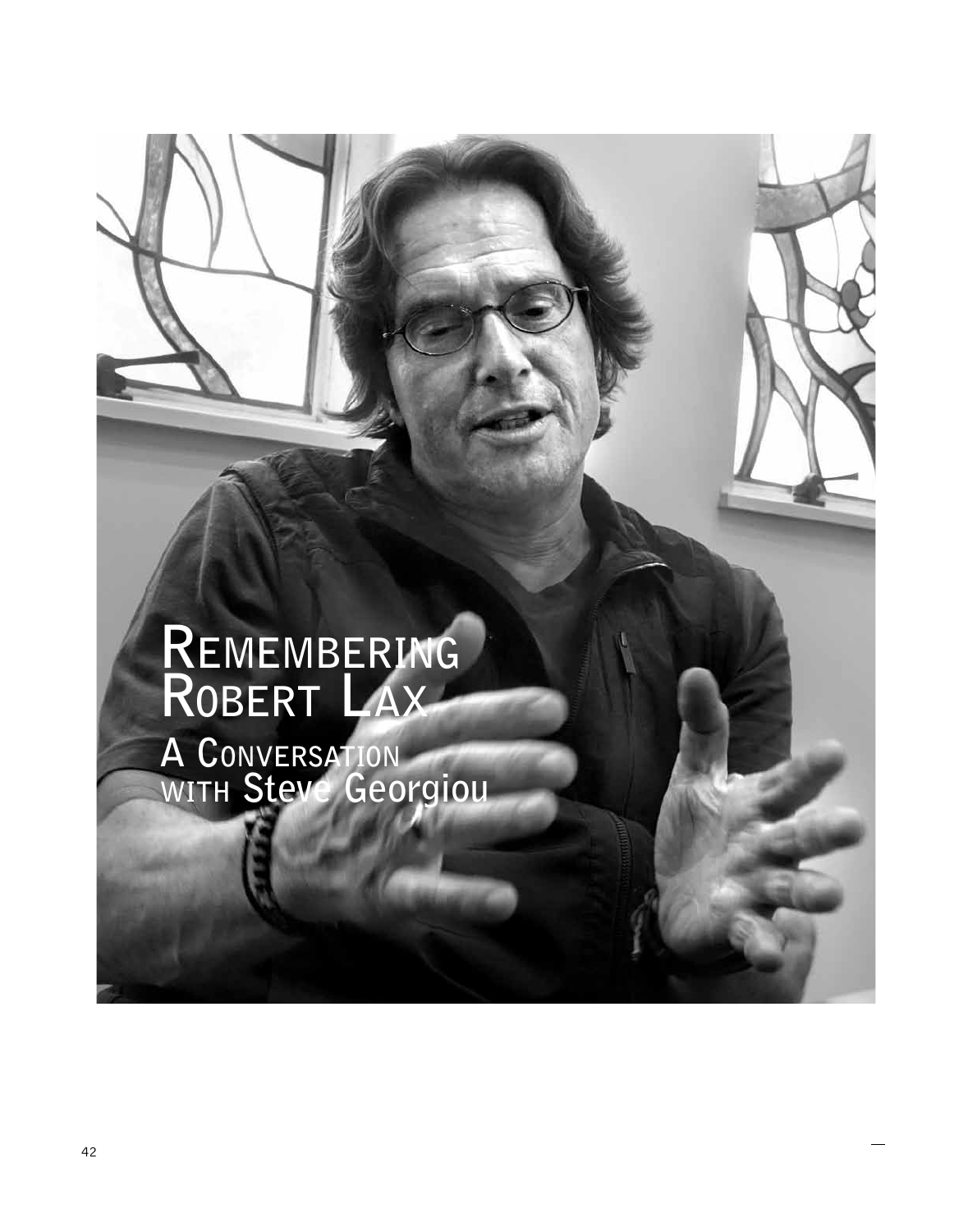"So I followed him inside. His house was dark. There was a little light on his desk and then he turned around. I mean, I was blown away by what I saw. He was narrow-faced, tallish, and with his white hair and beard he looked a bit like Gandalf in Lord of the Rings."

*My introduction to S. T. Georgiou came via his most recent book:* In the Beginning Was Love: Contemplative Words of Robert Lax*. The name rang a bell. It was buried in memory, but wrapped in an aura connected with Thomas Merton. I'd never followed up on Lax and had forgotten about him long ago. So I was surprised to find myself suddenly alert in front of that name.*

 *The book had arrived with Georgiou's handwritten note. Perhaps I'd take an interest. It happened that I was headed for a getaway. Perfect. In addition to the beauty of the northern Oregon coast, an unexpected gift had fallen into my hands.* 

 *The book did not disappoint, and I found myself writing a review for* Parabola *magazine. It was a good start, but what I was really looking forward to was meeting Georgiou. I felt sure it would be one of those rich adventures and, certainly, there would have to be an interview. I was right on all counts.* 

 *By the time we got together to record a conversation, we'd already met a number of times at Saul's Restaurant in north Berkeley to talk while enjoying the food and atmosphere. Then one sunny spring morning, after some exotic dishes, we drove up the hill to the Dominican College of Philosophy and Theology to talk for the record.* —R. Whittaker

works: You mentioned one of Lax's poems with the line: "The head of the committee said he couldn't use it..." and I can imagine a lot of people wouldn't have known what to make of his poetry.

**Steve Georgiou:** I think Lax was often marginalized because of poetry like, "The sea. The sea. The sky. The sky."—where the nucleus of expression lies in a single word or phrase. People might not have taken that seriously, or thought he was too far out. So he could be dismissed by readers who were unaware of the concentrated energy in his verse.

Lax lived his words. There were times I'd see him writing one word over and over again, and I would ask, "Bob, what are you doing there?"

He'd say, "I'm writing this poem."

"Well, why are you writing that word over and over again?"

He'd say, "Because I'm living it. I'm breathing it." He was kind of like a Zen master who puts all of his meditative energy into painting one circle. He was like that, I think, with his writing. He didn't revise a whole lot, either.

works: And the poem you're showing me here is a response to being rejected, I take it.

**Steve:** Yes, it can be interpreted that way.

The head of the committee said he couldn't use it. It shot off, he said, in too many directions. Throw it onto the junk heap, he said, out there, where the wildflowers grow.

And Lax *was* a wildflower. One of his friends in college was Bob Giroux—of Farrar, Straus and Giroux—but Giroux never wrote to him about his poetry. I guess he didn't dig it. But he published Merton's autobiography, *The Seven Storey Mountain*, the book that made Merton famous. I think Lax was on another kind of journey.

works: I think you'd need a certain kind of experience before you could appreciate the almost mystical force of the apparently simple poems Lax wrote.

**Steve:** Lax didn't want to write anything he didn't viscerally feel, that couldn't be a kind of mantra in accord with the universe. He knew well enough about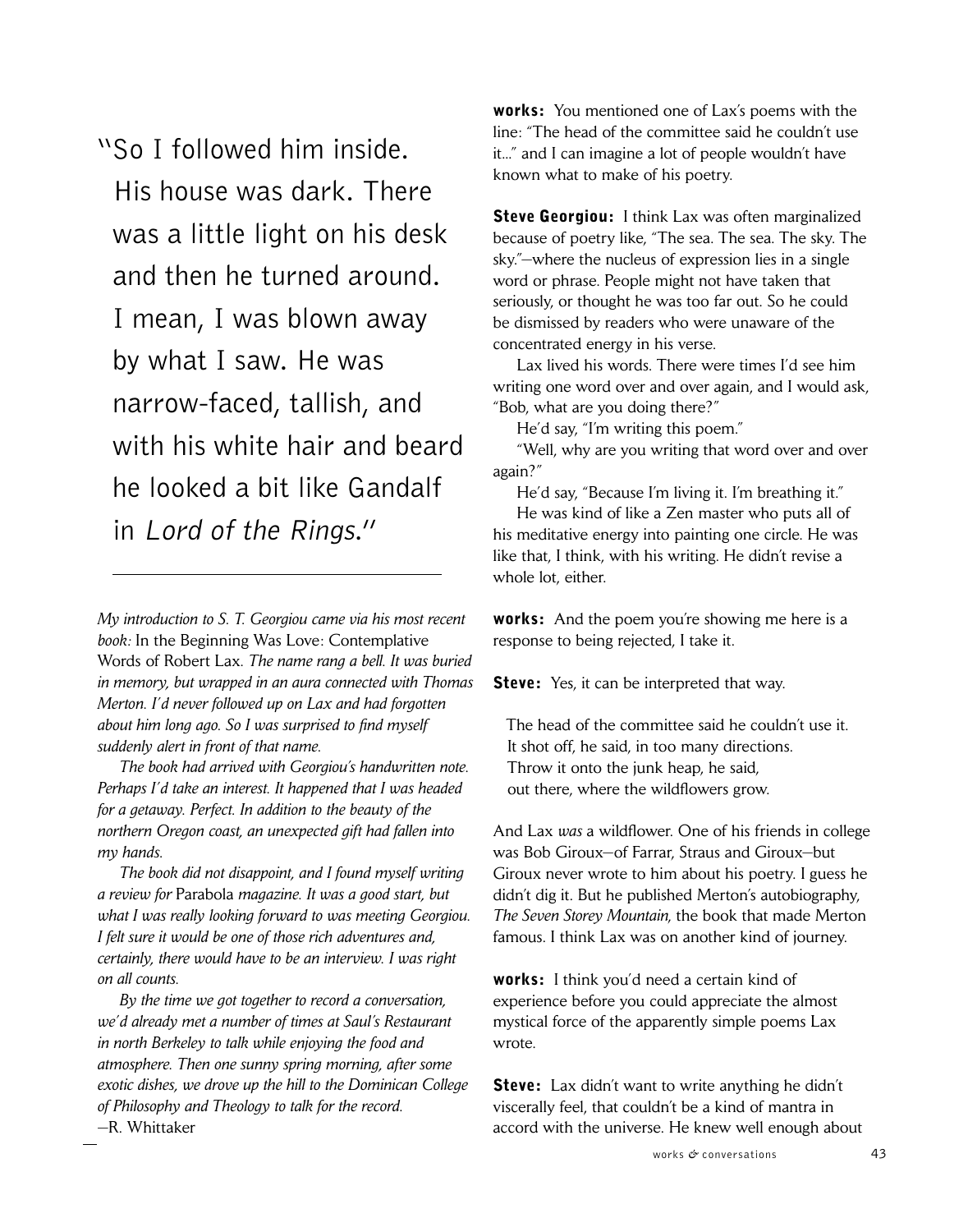Hinduism and Buddhism and Daoism. His uncle was a Theosophist and one of Krishnamurti's caretakers, so he knew something about this stuff from an early age, whereas Merton wasn't practicing anything until his 20s. Then Merton started understanding what Christianity was about and became a Christian. Lax, essentially, was on a different level, because he had some exposure to the world religions by the time he got into Columbia University where they met.

works: Earlier you mentioned that Lax had gotten a job at the *New Yorker*.

**Steve:** Yes, he became an assistant poetry editor, and he had the chance to move up the ladder.

works: If he'd stayed at the *New Yorker*, his career was basically made, wouldn't you say?

Steve: Right. But he didn't stay. He called life in New York's nine-to-five world "a concrete jungle"—as others had before him. People were anxious; there was a lot of hustle and bustle. Many were turning to alcohol to endure all that. But New York was where you made money and where you advanced. In time Lax realized he had to be in a quiet place, which is why he eventually chose Patmos and the Greek isles in general. But that's another story.

 So after being in New York for a few years, he just said, "It's time to leave." And he left.

works: He seems to exemplify the capacity to follow promptings from some deeper part of himself. Would you agree?

Steve: For sure. I think he understood the difference between hearing and listening, and he really emphasized the listening. In fact, one of the things he'd say when we walked along the Patmos shoreline was, "I'm going back to my place now. There's a lot of *listening* I have to get to."

And listening for what?

 I think for all the cosmic sounds, his own heart, his own soul.

As a youth, he was sought out by people who felt a need to talk with him. In his twenties, and even before, he had this sixth sense, you might say. In childhood he dreamt that he saved a lot of students. A hallway bannister had broken. He'd held the bannister up

long enough so the students could make it through a particular corridor—something to that effect. In a way, his life really was that dream. He held up that banister to help people make it through life. He gave his all in doing so.

Catherine de Hueck Doherty, who founded Friendship House in Canada and parts of the U.S., where they cared for the poor (and who is now on the path to canonization in the Catholic Church), met Lax when he was around 25. She felt he was a gifted soul, as have many who met him—certainly a little different, some might say even a bit off. His mind was not on the nine-to-five world.

There was a Friendship House in Harlem where the young Lax was serving as a volunteer, along with Thomas Merton. Catherine gave Lax a bucket of suds and a mop and told him to mop. When she came back a couple of hours later, she found him still there, sitting on the floor by the pail lost in his own world. She experienced this in a humorous way and felt there was something about this "son of Israel"—because he hadn't yet converted to Catholicism—that would result in many books being written about him.

As Merton had written in *The Seven Storey Mountain,* "Lax was born with the deepest sense of who God was." Merton said that he was often in this deep, contemplative mode, even in college. He indexed Lax more than anybody else in his autobiography. For Merton, and for others, Lax was a guiding light.

works: Yes. When you sent me your recent book, *In the Beginning Was Love: Contemplative Words of Robert Lax*, the moment I saw the name Robert Lax, I was interested. I'd remembered that name from Merton. And I was immediately touched by the first poem in that book. It speaks of a void, in the center of which is a fountain. It's the emptiness spoken of in Zen and other traditions. He must have been familiar with that deep place.

Steve: I think he was more familiar with it than anybody I've met, actually. That's why I was drawn to him. It's a major reason why so many people were turned on by Lax the contemplative. And this going back into his college years. Professors at Columbia like Mark Van Doren and Jacques Barzun had good things to say about him. When he was younger, his own sister had a dream of him being an important person at some point in life.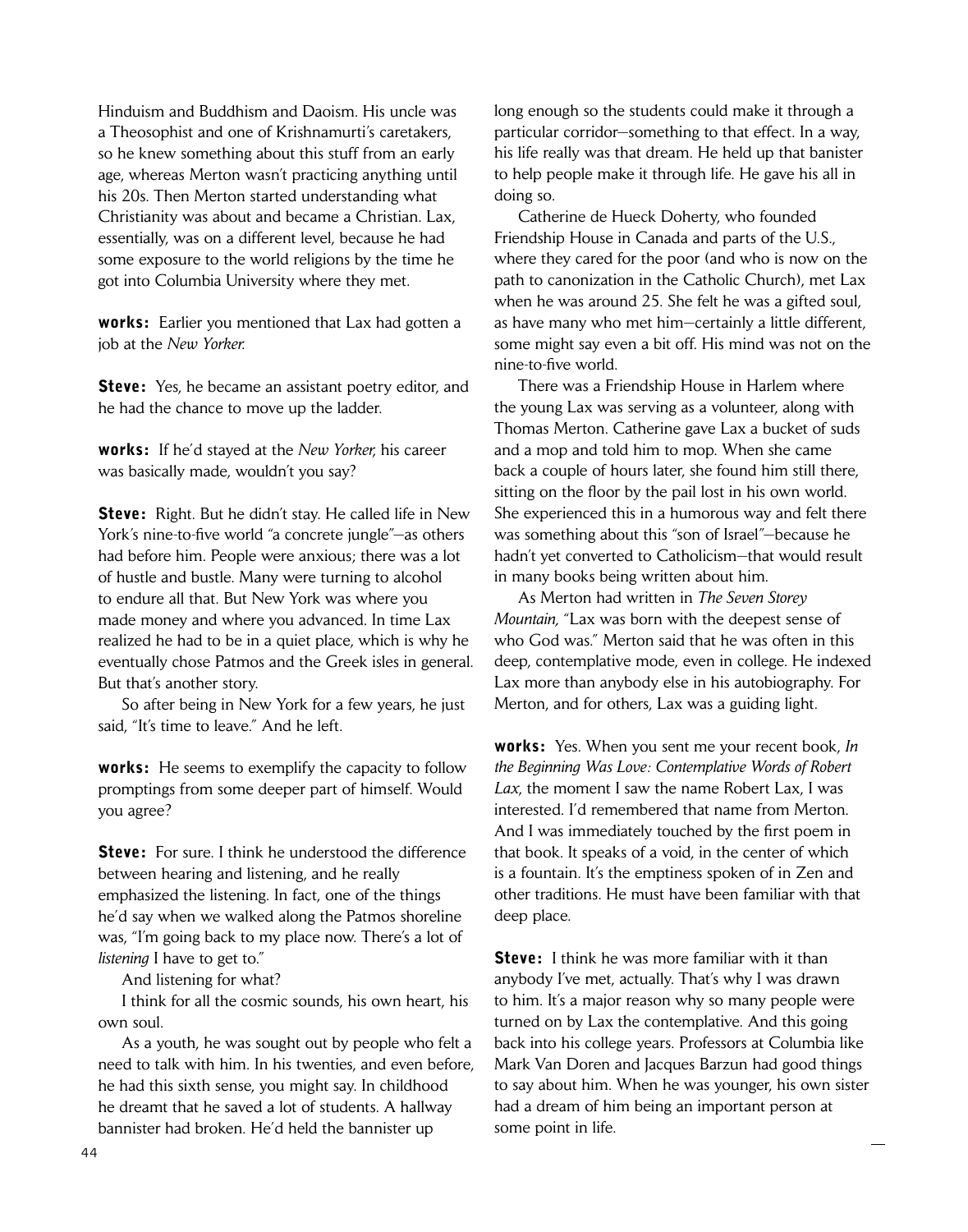

Georgiou and Robert Lax on Patmos

"When he got trapped in places like downtown New York, he always somehow managed to find some remote sanctuary on the margins, like a wildflower, in order to be able to do the growing."

if we're quiet enough, we can discover, connect with. He was always choosing places to live that would help him listen for that more and more.

He traveled to many places in his life, for a lot of reasons. Early on he had lots of odd jobs, including bartending and scriptwriting. He was a college English instructor and later a roving reporter for *Jubilee* magazine. He trekked to areas that helped in his inner search—like monasteries in the French Alps or Aegean islands like Kalymnos and Patmos—all out-of-the-way locales.

When he got trapped in places like downtown New York, he always somehow managed to find some remote sanctuary on the margins, like a wildflower, in order to be able to do the growing.

Nowadays that's harder to do. I think it's why people aren't satisfied. Modern society is a place of increasing distraction and frustration. People aren't in touch with what makes the wildflowers grow. Lax said it's important to "put yourself in a place where Grace can flow." Those were his words. A place where Grace

He spoke with a rare singularity that, as you said, pointed to the "cosmic fountain," to the nature of what life is about, and which the Hindus also point to. In the *Upanishads* there's a phrase, "in our consciousness, in between our thoughts." It's that living presence which,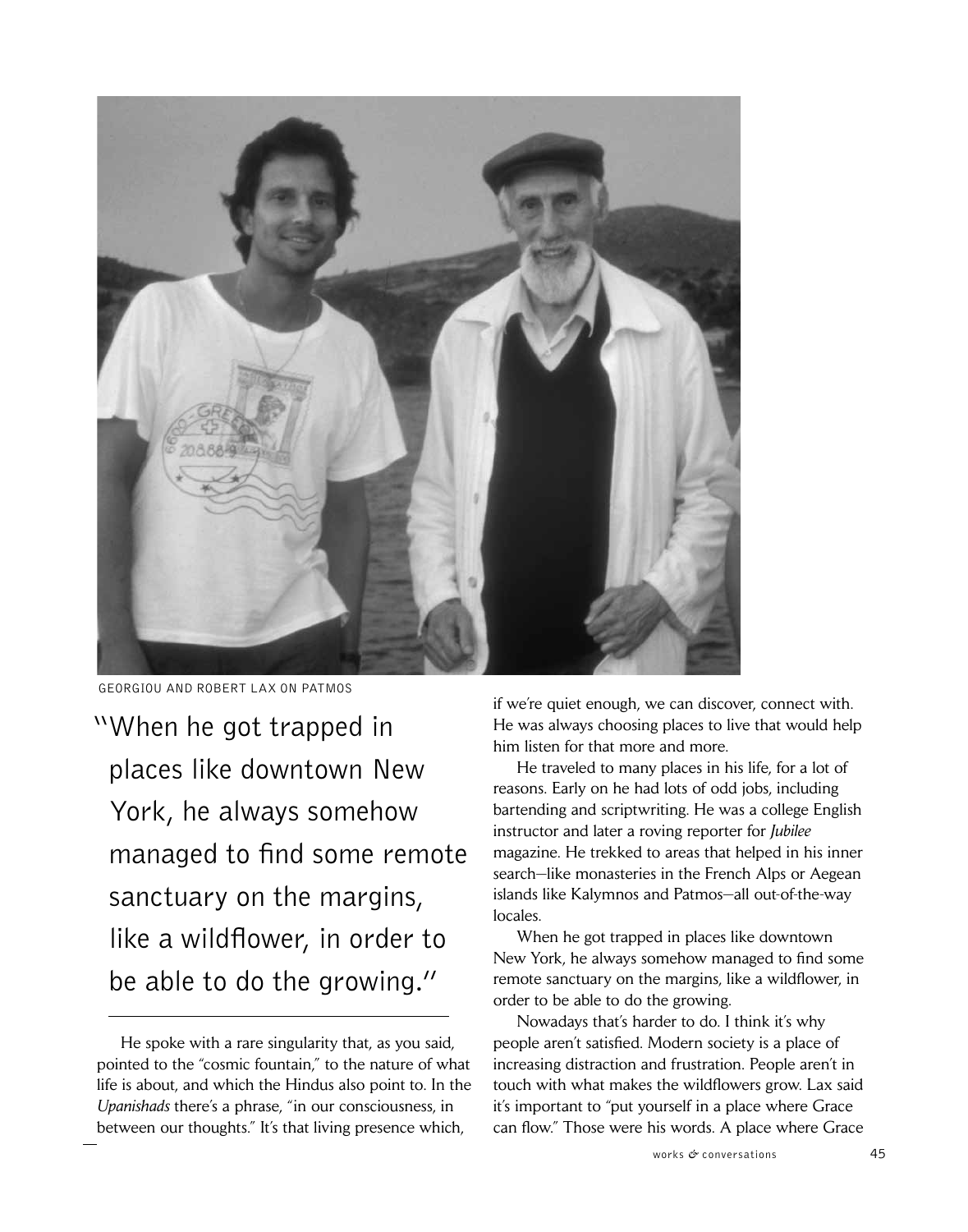can flow is exactly the remedy, the prescription for our society these days. People are continually revving up to go faster. Your car can do zero to 80 in a few seconds, but where are you going to go with all that?

works: Right. And there's a huge amount of attention given to the surface, so it maximizes its impact.

Steve: Right. Surface-level living-instantly! And then what?

works: And then what? When you go home, after a little time, whatever you got from that is gone and you're just hungry.

**Steve:** You're hungry. But you're also fearful, too, because you never had any contact with what lies beneath the surface. In calmer societies, bits and pieces break through; you feel there's something else there. But we're being conditioned to living a shallow existence. You walk into a café and all the machines are turned on; nobody's talking to each other. It happens all the time. There's a lot of fear there, which is why a lot of people don't go to sleep unless the television or radio is on in the background. They're afraid of hearing that inner voice. It may be asking, "*What are you doing*? *Where are you going*?" A lot of people "have it all," but they "can't get no satisfaction," as the Rolling Stones said.

works: Right. So let me get a little bit of your own story. You clearly know a lot and you've been teaching.

Steve: I don't know about my knowledge. All I know is that before I met Lax, I felt that, ideally, things should be simple. I mean, these days people can easily become degree conscious and put their PhD or MD in front of their names, but basically, it's your name itself that means everything. It's like Thomas Merton wrote: "What I wear is pants*.* What I do is live. How I pray is breathe."

 That's after he met Lax, and that's pretty much how I've tried to operate as I've matured. But having met Lax myself, it was a confirmation of that.

works: Okay. Somehow you ended up with a PhD in Religion and Art. But let's go back to high school, or even earlier. What sort of things pointed you toward the Graduate Theological Union in Berkeley?

"You walk into a café and all the machines are turned on; nobody's talking to each other. It happens all the time. There's a lot of fear there, which is why a lot of people don't go to sleep unless the television or radio is on in the background."

**Steve:** Well, I started writing poetry when I was nine or ten. My first poem was put in a collection of kids' poetry, "My Experience in Hell," perhaps motivated by a strong religious upbringing. I'm Eastern Orthodox, which isn't a hellish journey by any means. It's just that you absorb a lot of images and symbols and if you have a creative mind, a lot of these things come alive and influence your creative output. And shortly after that poem, I wrote "Blue Paradise," a poem about the beauty of the sea, and the calm expanse of it.

From early on, I've been attracted to oceanic settings. I've always lived in San Francisco, only five minutes from the beach. And living so close to the ocean, I feel the rhythms and the waves, and all that becomes part of your psyche.

**works:** Would you say something more about your background in the Eastern Orthodox church?

**Steve:** The Eastern Orthodox tradition emphasizes the *apophatic,* which essentially means the mystery of the Divine, whereas, the Western Christian tradition has always had more of an emphasis on how God is accessible to human reason.

works: And *apophatic* also means what can't be spoken.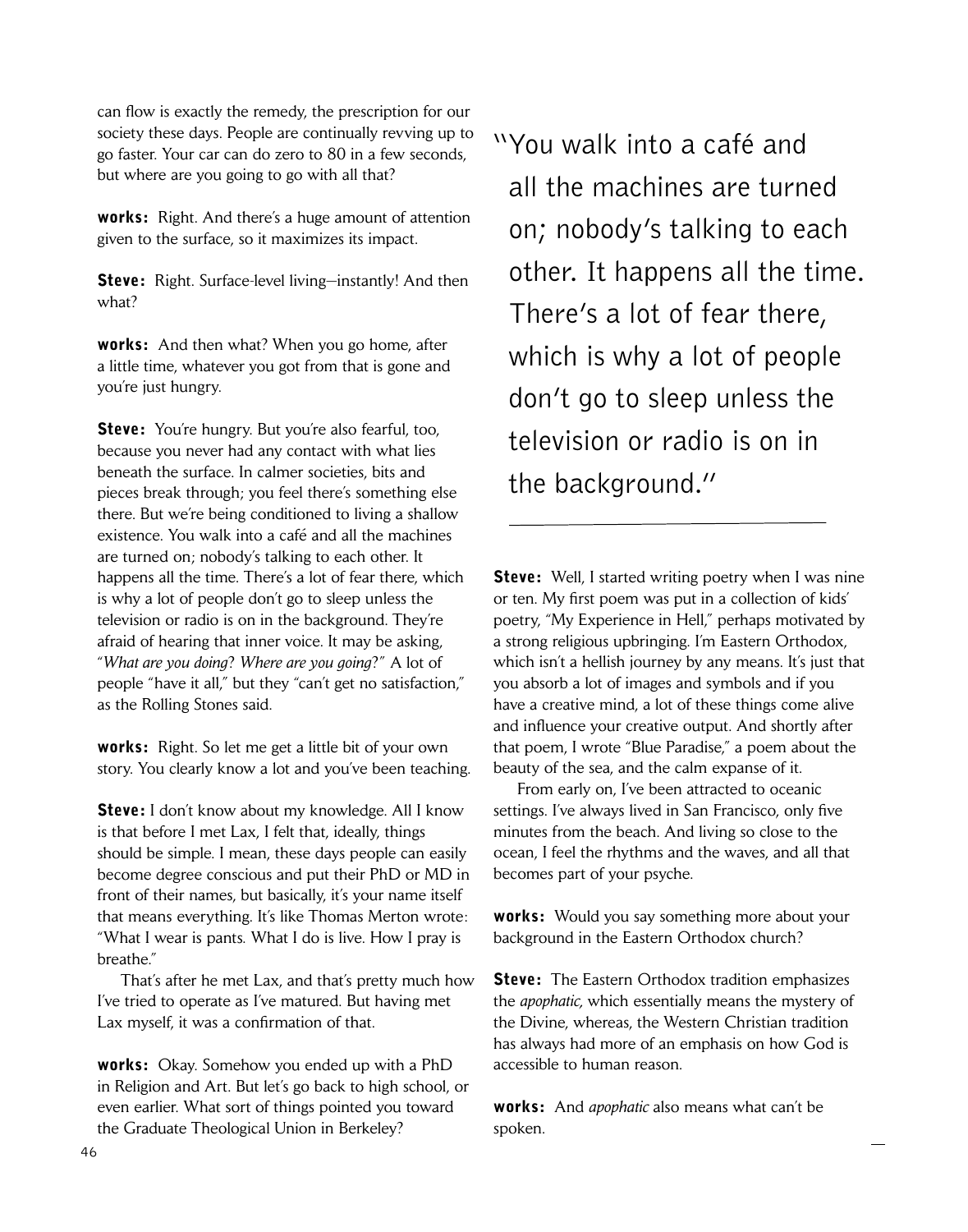**Steve:** With Christianity you think of the incarnation of Jesus, but nobody knows the mind of God, or what God is entirely about. So there's always the mystery to pursue. In Eastern Orthodoxy, there's a concept called *theosis,* which means becoming more and more like God. But that's an infinite journey; it's an ongoing process.

I think there are possibilities of transcendence in every living moment. Putting yourself in an environment like the beach, where you feel more and more awakened, can help. I think life is a series of awakenings. In mystical Christianity, that awakening may begin as a newborn baby. That's the first conscious step towards a more mystical appreciation of life. And in Buddhism, it's not just your physical birth, but your existence with the community, your existence with a greater cosmos, all of which is a conditioning ground for a more Zen-like awakening that can happen in a series of ways, much like *theosis* can.

**works:** Awakening is becoming present to what is, wouldn't you say?

Steve: To what *is,* right.

**works:** So with Robert Lax, when he says in a poem, "This bread is bread. This wine is wine." someone might say, "Boy, what a lame statement." But if one were really present to the reality of bread as bread and wine as wine—it's just a completely different level.

**Steve:** Like with a lot of Lax's words, there's the surface level, and there are the more metaphysical levels. You also become aware that Lax wrote in terms of what words can sound like: "this bread" sounds like *His* bread, too; "this wine," *His* wine. And, to go further, "these hands, *our* hands," not just "*are* hands." The words take on different levels.

 A famous art historian, R.C. Kenedy, did a critique of this poem and said, "This is the finest poem ever written about the Eucharist."

works: In a book by Chogyam Trungpa, *Shambhala,* a Tibetan word, *drala*, is mentioned. It refers to seeing something as it is. The curtain of thought, reaction and association, which is ever present between us and things, just drops away and suddenly one experiences directly. Trungpa says *drala* has tones of the sacred or divine. I feel this applies to Robert Lax somehow.

Steve: That's wonderful! I don't think I've ever heard anyone talking about *drala* with Robert Lax. There's definitely something there. I actually met him in that kind of way. If you meet somebody who has been practicing that kind of a *drala*-existence for decades, the question just automatically surfaces: "*Who is this*?"

I remember, when I met him, thinking I'd never met anybody more authentic. He really had the most real presence of what it means to be completely human—and this in a very gentle, articulate, creative, spiritual, loving, giving way. With so many he met he opened a path. That's something powerful.

works: Why don't you tell the story of how you met him?

**Steve:** Okay. Back in the '90s, I had a very bad year. I'd broken up with my girlfriend. There was some sickness in the family, and I needed to find myself. The question was, where do I go? What am I going to be doing? And being of Greek ancestry, I decided to head off to Greece. I thought it would be a good place to go. On Patmos, there's an Eastern Orthodox monastery called the Monastery of Saint John. I'd made friends with a monk there through a little book I'd written on the manifestation of light in Saint Augustine's life and work.

Through letters he said that if I should ever feel moved, I should visit Patmos, become a part of the island, visit the monastery, and see what's up. I knew that Patmos was a place of revelation; it's where John wrote the book of Revelation. So I went. But my contact monk had gone to Istanbul. So I was staying in a guesthouse until he came back.

One evening I was walking along the beach just thinking about things and still feeling quite disturbed, when I met this young Greek at the dock. He was waiting to take a ferry back to Athens. We got into a conversation, and he asked me what I did and so on. When he learned I was a teacher and into poetry and the arts he said, "You should meet this fellow up in the hills. His name is Pax."

I thought, "Wow. I came to Patmos to get a sense of peace and to find myself again, and I'm being directed to a guy here called *Pax*!" (In Latin, *pax* means peace.) I thought, "This is awesome! I'm going to go find this man." And I asked, "Where do I go?"

He pointed, "Head in that direction up that mountain. He has the last house up that way."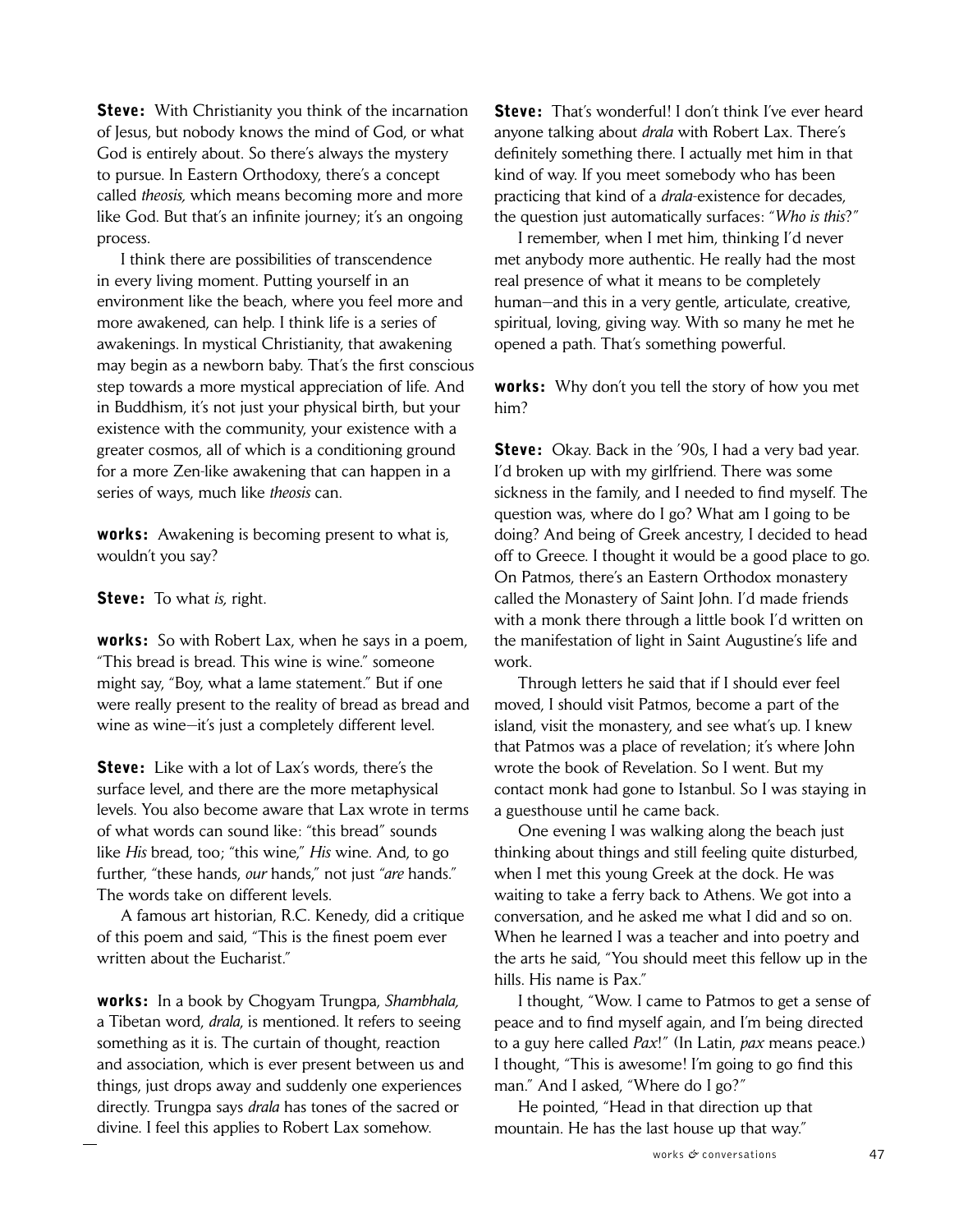I asked, "When should I go?" He said, "You might want to go now." I said, "You mean right now?" It was 9 or 10pm. He told me to go, then boarded the ferry. That was it. And I thought, "Okay. *I'm going to go*."

 Now these are tight, winding streets. So as I was going up, I kept asking people, "Is there a guy living nearby called Pax?" A lady said, "Do you want the poet?" She gave me better directions, and I found the house. I knocked, but nobody answered. I was thinking maybe it was a made-up story, who knows? And I started to walk away when I heard a voice, "Who are you?"

"My name's Steve."

"*Are you a reporter*?"

I said, "No. I was told to come find you by this guy at the dock."

Then the door opened a little. It was a windy night, and as the door opened more, the wind pressed the screen against his face. I had an impression of looking at the Shroud of Turin.

He said, "You look a little tired. Why don't you come in?"

So I followed him inside. His house was dark. There was a little light on his desk and then he turned around. I mean, I was blown away by what I saw. He was narrow-faced, tallish, and with his white hair and beard he looked a bit like Gandalf in *Lord of the Rings*.

I took a seat at a table and we had a talk. By that point, I knew the guy was not like anybody I'd ever met. And with the little desk light on, there were these shadows playing on his face—*chiaroscuro*, as they say in Italian. So that's how I met Lax.

That night he never said anything about himself, except that he was a poet and his name was Bob. Later he mentioned he was a friend of Merton's. I didn't even know who Thomas Merton was at that time, and didn't bother to find out until I was back in the States. When I came across *The Seven Storey Mountain,* I looked in the index, and there was Robert Lax.

We walked often during a month or so after that initial encounter and talked about spirituality and other things. It became the basis for future visits. I considered him to be a natural-born sage and I went back to Patmos several summers just to be with him and talk with him.

works: So your impression of him came without any preconceptions.

"I mean, when he handled things, you really felt their essence. How to say it? It was like there was a lifespan to the things he held, there was a reality to them that went back to some kind of primeval energy."

**Steve:** No. He was just a poet.

works: His quality was what it was, and you felt it.

Steve: Right. It was, like you said-"bread, bread, wine, wine." I mean, when he handled things, you felt their essence. How to say it? It was like there was a lifespan to the things he held, there was a reality to them that went back to some kind of primeval energy.

I mean, if I had an iPhone back in those days, I might have tried to Google him from the shoreline. I might have learned a lot about him without ever having to ask any questions. But there would have been no space for the unknown—the mystery that can result in deeper realizations. It would have been much more cut and dried with far less magic going on.

I think Lax, in a way, knew that, too. He would say, "During the day, I'll be doing my writing and the things I have to do, but we'll meet in the evenings." And during the day, I'd just hang out at the beach, eagerly anticipating those meetings. I also went to the monastery sometimes, but I found my meetings with Lax more interesting. God praise the monastery; it's a beautiful, prayerful place. But it just made more sense to be with Lax.

So I did my reverie, my praying and dreaming on the shoreline. Then at dusk, I would meet him at the dock. I'd hear his staff before he came into view. I had my duffel bag, and I always parked myself in a certain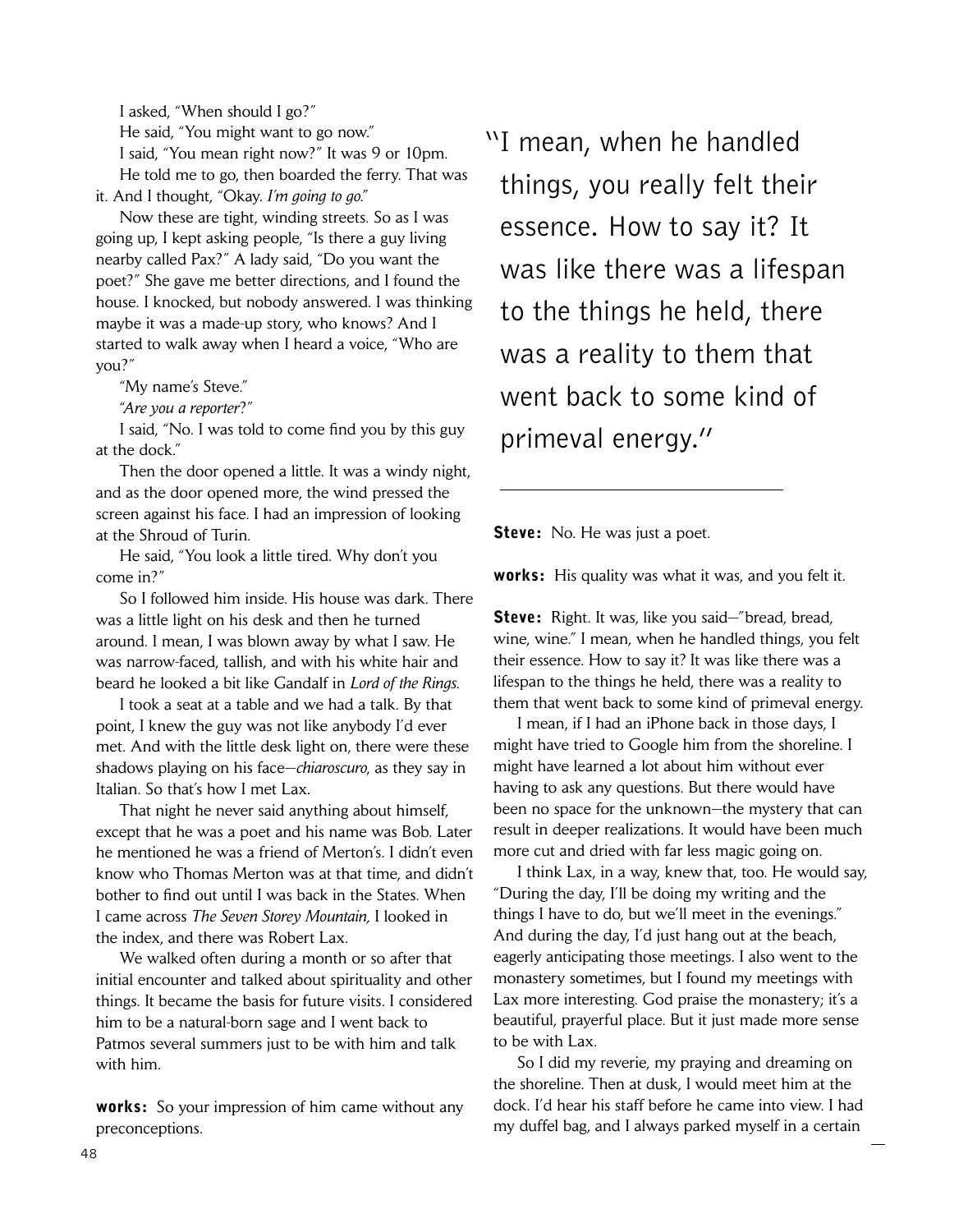

area near the Arion Café, and just waited. Then he'd come with his big, bright, blue eyes and ancient staff, with tassel cords dangling from his hat and ask, "Well, are you ready? Do you have a plan?"

Everything he said had a metaphysical level. Do you know what I mean? And I thought, "Yes. *I'm ready*. Let's go."

So we'd walk to the pier and along the water. He had the gift of making what was "inside" a reflection of what was "outside." We had this tandem thing going on. I kind of knew what he was saying, but he wasn't actually saying it; and yet little by little, I was learning about it. That's where only one word might mean everything, particularly in how he said it.

With Bob there was a tactile sense to everything because he saw how life is holy, just in being what it is. And if you can awaken to that, you've gone back to the Garden of Eden; you've gone back to Shambhala, the paradise realm.

That's our whole destiny in the first place—not to live in a nineto-five skyscraper world, but to be on the "cosmic shoreline" contributing to the tending of all creation. He knew that; his

poetry speaks of that, and he offered avenues of growth toward that, no matter who you were. He had friends who were Buddhist, Hindu, Christian and everything else. He realized that in the mystery of the Divine, many paths open. God works in mysterious ways.

Yesterday I was outside and found this plastic orange circle that simply said, "Wonder" on it. So I put it on my front doorstep because it was emblematic of higher living. Lax offered that transcendence, and that's why I had to go back again and again, just to walk and talk with him. He became the subject of my dissertation over at the GTU. It was the first one written about him.

works: I love how you described the way he would pick up an object and handle it, and how it became a real thing in his hands.

Steve: It was a once-in-a-lifetime event, in a way.

works: There's something magical about that. I've heard that description applied to Shunryu Suzuki (the founder of the San Francisco Zen Center), …that around him you could feel the reality of things.

Steve: Right.

works: It's something we rarely have in ordinary life.

**Steve:** It's like you're saying, with these spiritual masters, they're able to pick up even a stone and it's like all the instruments of the orchestra are tuning up to that note. *Right?*

If you have a mind open enough to perceive this, or are humble enough to perceive it, all of what's going on in the world is operating at a higher level of resonance. It's almost like you're holding up a chalice. So to some degree, this is how people can be stewards of creation. In the

works  $\acute{\mathbf{c}}$  conversations 49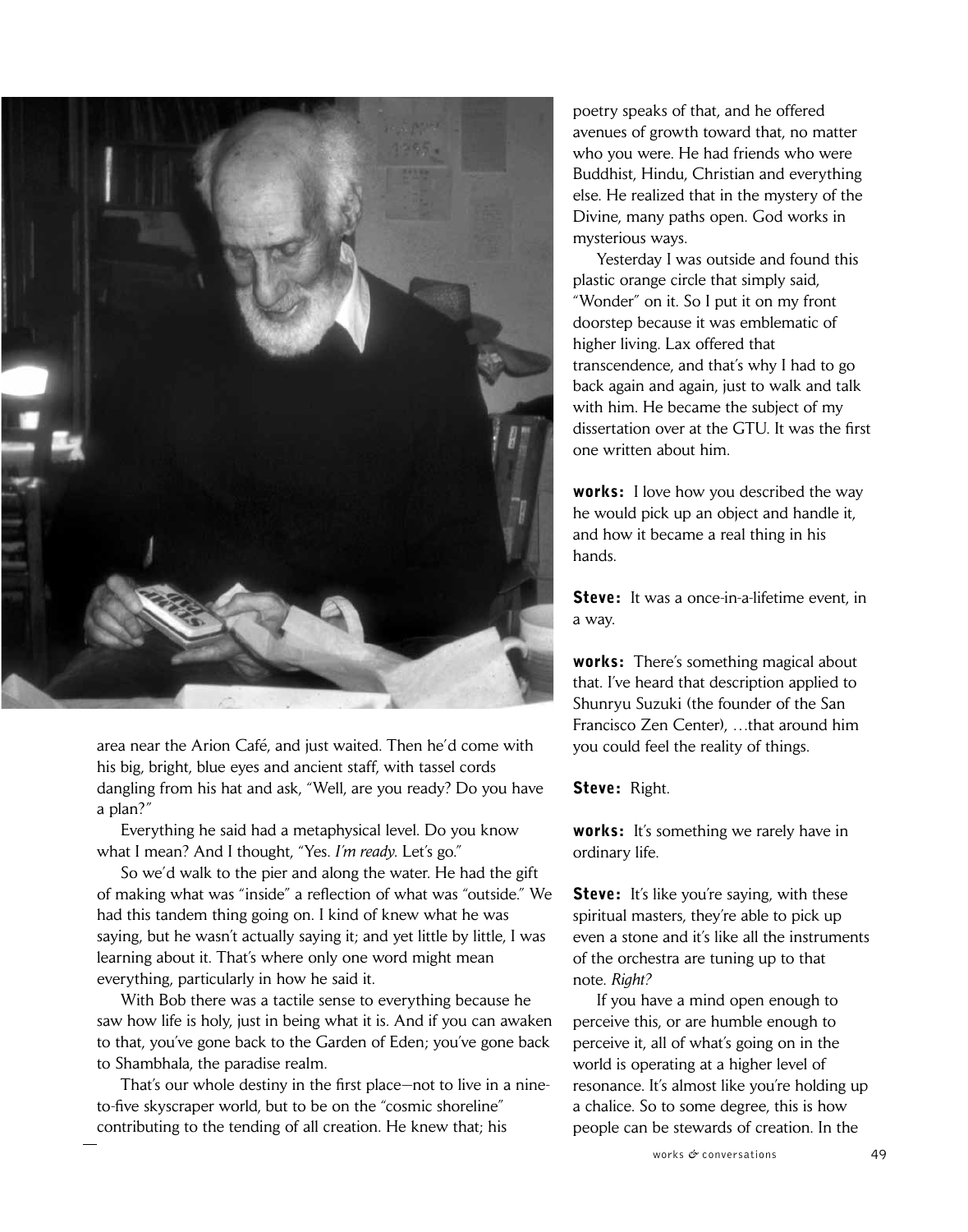

great spiritual traditions, people are called to help others understand this, that all things are holy.

On our walks, we'd visit people who were sick, enter their homes. He'd put a chair by their bed, lean back and breathe his way into their existence. And I say that because the word for breath and spirit in Hebrew is essentially the same. In that coming together—even in the most difficult times, like when somebody is ill—Lax had the ability to make people feel better. He brought good things into a room that was full of pain and despair. And by doing that good, he made *you* want to do good, too. That was something of the magic of him. I mean, just in his sitting by a person's bed and breathing his wonder and joy out toward that individual, he made things different. He offered that avenue of transcendence for someone who couldn't move beyond his or her own bed.

Bob wasn't just caught up in his own metaphysics; he made a daily point of entering into the world. Yes, he had his little house on top of the hill, but he always

Steve Georgiou, robert lax at the dock, patmos

came down to talk with people and to be with them like a true rabbi or teacher. Then he'd go back up the hill and gather more of that energy, and then bring it down again. To some degree it parallels what Patmos was about, too.

Patmos has a big monastery on top. People go there to pray, center themselves—no matter what faith they are. They feel something powerful there, and then come back down again. It's like what we're all called to do, to enter our own inner dimension and come back with gifts to share with others. Over at the GTU one of the buildings has these words on it: "Enter, Seek, Find, Go Forth, and Give." That's the whole mission of life, really.

**works:** You're bringing this to life in a beautiful way, and I feel Robert Lax in your descriptions.

Steve: Well, he had a lot of disciples-or friends, as you might call them. Sure, he knew that he had these things—disciples, a hermitage, wisdom—but he didn't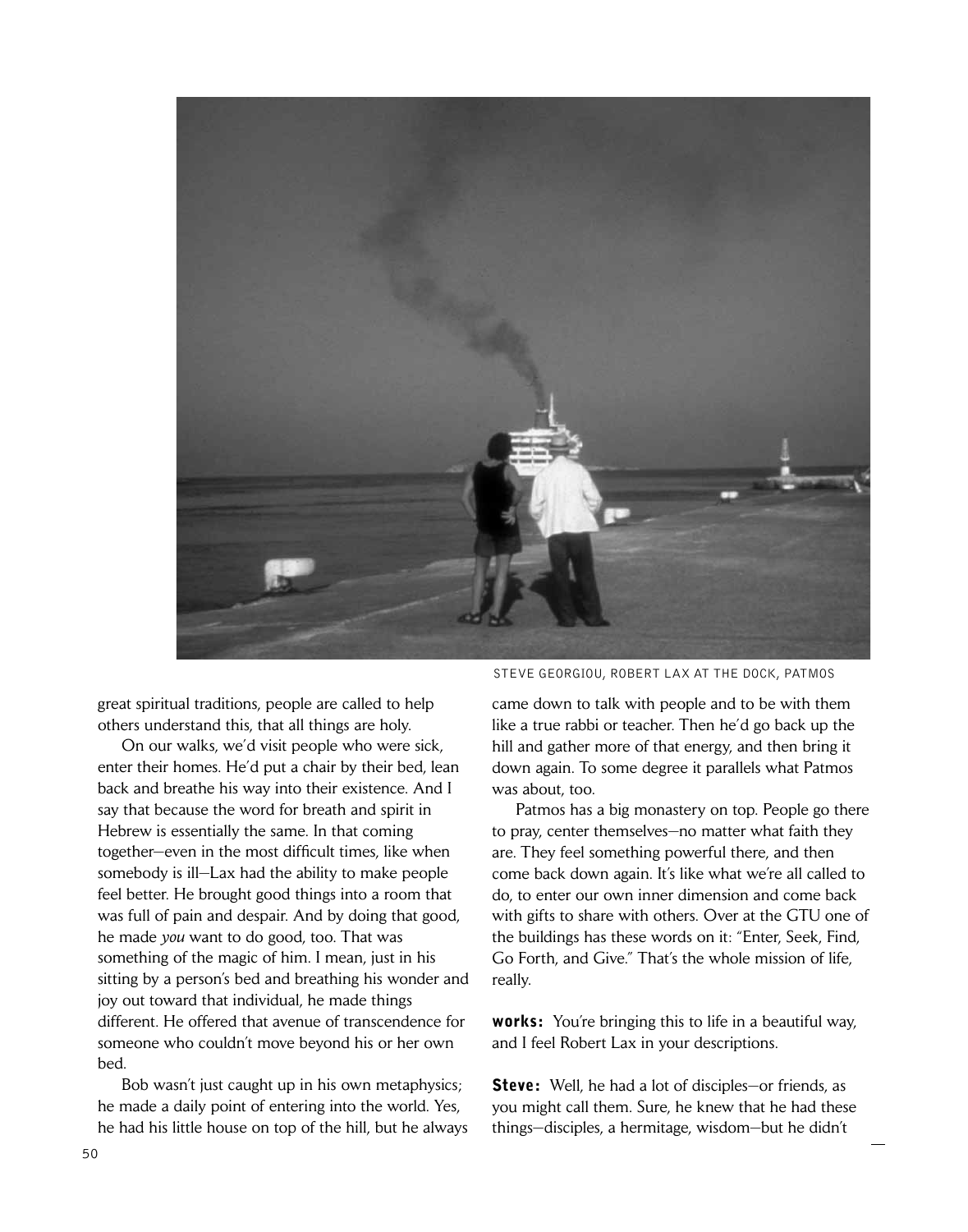"Lax used to tell me, 'All that metaphysical stuff is cool, but when you end up getting into a dark night, what do you do then? You go out and you give a bowl of soup to somebody.'"

like inflated words. He never promoted himself. He'd bring books, articles, old editions of things down to the dock and sit there next to you and open something up. And it would be like a genesis.

works: That's just so wonderful, someone who has the capacity to do that.

**Steve:** Right. And then there was the cloth bag he always carried when we took a walk. It might sound self-centered, but during one of our summer wrap-ups, I asked him, "Hey, can I have one of those bags?"

"Sure," he said, "You can have this one," an old bag made of denim.

I still have it, all beaten up. His father was a clothier and so he knew about the value of clothes. But a lot of what he had was given to him. Basically, he lived on people's generosity. I might see him wearing a pair of bright blue Alaskan canner pants and a Chineselooking hat with tassel cords. He favored things that were rough-cut and spoke of life-immersion.

works: In your book, it's said that Lax didn't worry about getting recognition. He gave himself over to allowing something else to take care of such things. I was touched by that.

**Steve:** Yes. I don't think he wrote to be recognized. There's a funny story about him when he was at the *New Yorker.* One of the editors next to his office was quite well known. And he kept hearing Lax banging

away on his typewriter. He started thinking, "This guy is going to become the next genius, and here I am with writer's block!"

But it was Lax who also had writer's block. He was just banging away on his typewriter in nonsensical fashion, thinking it might help. I suspect he had writer's block because he was in the concrete jungle. But getting back to what you're were saying, he didn't want to get involved in that self-promotional world. He saw how people's psyches could be entirely changed by it. He said, "If I just trust in my gift and the Source from which it came, then everything somehow will be okay."

Along the way, Lax's writings gradually made it into print. People might find his poems in magazines or published by very small presses. Beginning in the 1980s, Pendo Press in Zurich published numerous English-German bilingual editions featuring his poems and journals. Only in the 1990s did anthologies of his poetry emerge. Interestingly, some readers somehow felt guided to his work.

works: It's curious that in his college years, his friends included several people who did become well known. Do you think he knew Ginsberg and Kerouac?

**Steve:** Yes, he knew about that circle of writers. Ginsberg and he had some correspondence. He was also a kind of mentor to the young Jack Kerouac.

works: I associate Columbia University with Daisetsu Suzuki and I wonder if Lax knew Suzuki? I think Kerouac and Ginsberg took courses from him.

**Steve:** He knew about him, partly because Merton and Lax exchanged letters after college.

**works:** Now there was an amazing episode in Lax's life where he joined a circus. Could you talk a little about that?

Steve: It was a circus in Western Canada. He learned to be a juggler and he also filled in as a clown.

works: So he was actually performing.

**Steve:** Yes. He had a lot of performance artists surrounding him and saw how play, prayer, poetry and drama were all about human expression, which could have kind of a divine quality and/or direction to them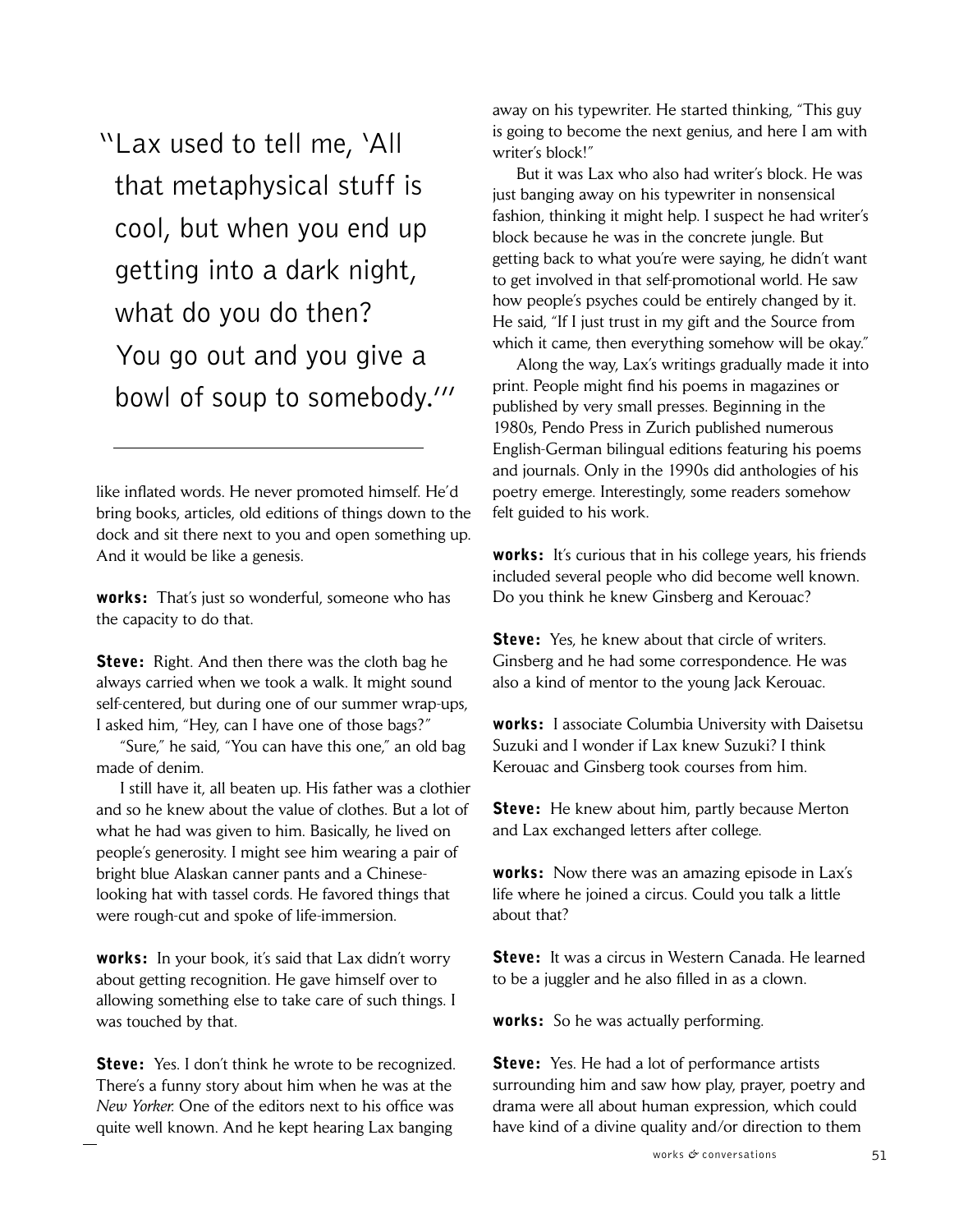as well. I believe he met the Circus Cristiani as part of a writing assignment. That's interesting, too, the name "Cristiani" being "Christ-like," and God being like a great ringmaster. Everything revolves around the Divine, and in many ways circus performances are kind of doing that. We're all like acrobats, in a way, or clowns, or whatever we are; we're all important characters in this great orchestration of what life is about.

## works: This grand circus.

**Steve:** Grand circus, right. In a way, Patmos was like that, too, with the towering monastery in the island's center, and all the participants—monks, fishermen, farmers, shopkeepers—circling the sun, or the Son.

Lax's first great book is *Circus of the Sun*, published in 1959 by Journeyman Press, a fine example of his pre-minimalist contemplative style. Everything is revolving around the sun, or higher consciousness, and we're all called to participate. There's also *Mogador's Book,* which is based on an acrobat he met in his circus days, a wise, beautiful man.

Bob writes of how when circus performers do their acts—just like when poets write poetry, or musicians play music—the important thing is, as he wrote in *Circus of the Sun,* "It is like a wind that surrounds me, a dark cloud, and I am in it, and it belongs to me, and gives me the power to do these things." And that's the magic spirit-space that people can feel with heartfeeling, through acts of love, really, which makes everything go in the first place.

I'm teaching world religions over at SF City College, and we arrange the chairs in a circle. One of my students brings bagels in for everybody and it's perfect because the most important part of a bagel is what? That mystical nothing in the center. It gives definition to what we can tangibly move toward—that mysterious emptiness that holds up everything.

**works:** That gets back to Lax's poem about the emptiness that can be like a fountain.

**Steve:** It is, if you are truly awake, receptive.

**works:** It sounds like a negative thing, "empty," but I think something like this is in all the mystical traditions.

**Steve:** Exactly. They say in the East that what is

"We really don't know why things happen in life, or how it'll all come together. I think one of our great challenges is to work our way through the dark nights, and wake up to the spiritual energy that is around us."

empty is actually full, because it is on the "empty space" that everything depends. It's like what Lax writes in one of his *Circus* poems. He's saying we subtract and subtract until nothing is left that we can subtract from. That's the foundation of all things; it is the fountain.

In one poem, he's talking to his friend, Mogador, the circus performer, about talking. "It was good," Mogador said, "to talk thus. Whatever is withheld is lost. Whatever we give away, whatever we throw away, what we disburden ourselves of, is profit to us. We keep giving things away, throwing them out like old chairs out of a house. Keep destroying, until we can destroy no more, because what is left is *indestructible."*

In our busy society, nobody is pointing to this, and people can go mad from its lack, because they find no space in which to live or dream.

**works:** I think people are not aware of what they're despairing the lack of, and I suspect there's a lot of hidden despair.

Steve: Indeed

works: But if something of that deeper possibility is glimpsed one recognizes instantly, *"This is what I want*."

Steve: Right.

works: It's interesting to think about what you might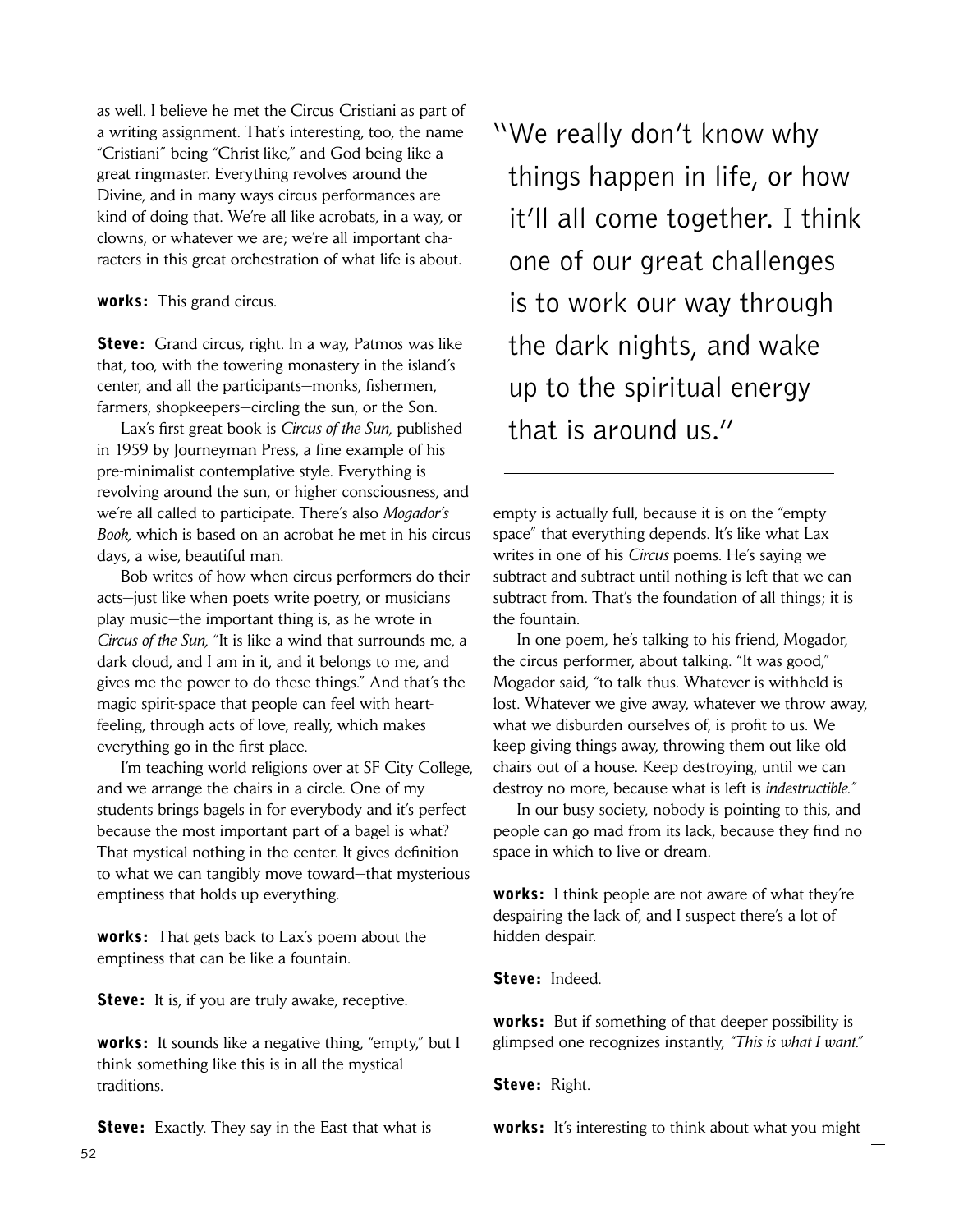

patmos, monastery of St. John on the ridge in the distance

have missed if you'd Googled Robert Lax before you met him.

**Steve:** Yes. The way it happened–I just had to go back and talk to him more because, *Why did I feel these things*? *Why was the room resonating*? Here was a man eighty years old and yet it felt like he was a child with the open smile and bright eyes, the laugh and a grace beyond what you can prepare for.

Merton used to say, "Become like a chip on the water and the waters take you where you go." There's a whole art in getting that chip to float down the river. Nobody can make that happen; it happens because you trust in something greater, you put yourself in concert with a bigger symphony and give it your all. Wherever Lax went as he got older, he simply said, in effect, "God will provide. Let go. Let God."

When the young Lax was in Marseilles the first time, he saw that the area around the docks where he was living was full of bums. It wasn't like Paris. But years later, he decided to return to Marseilles to face his earlier uneasiness and fears. He got a place in a

down-and-out area and invited street people to live with him in a very cramped space. So he was walking his talk.

**works:** What a gift that you met Lax. And that you felt something that compelled you to see him more often.

**Steve:** Yes, I came back to Patmos numerous summers to be with him.

works: Switching gears, I'd like to ask you to talk about your Augustine book. Was that your first book?

**Steve:** Actually, it was based on my MA thesis. I developed it into a book.

works: What was the idea there?

**Steve:** Well, I was drawn to Augustine from reading his *Confessions*. I was moved because of his eloquence and yet down-to-earth descriptions of a struggling soul.